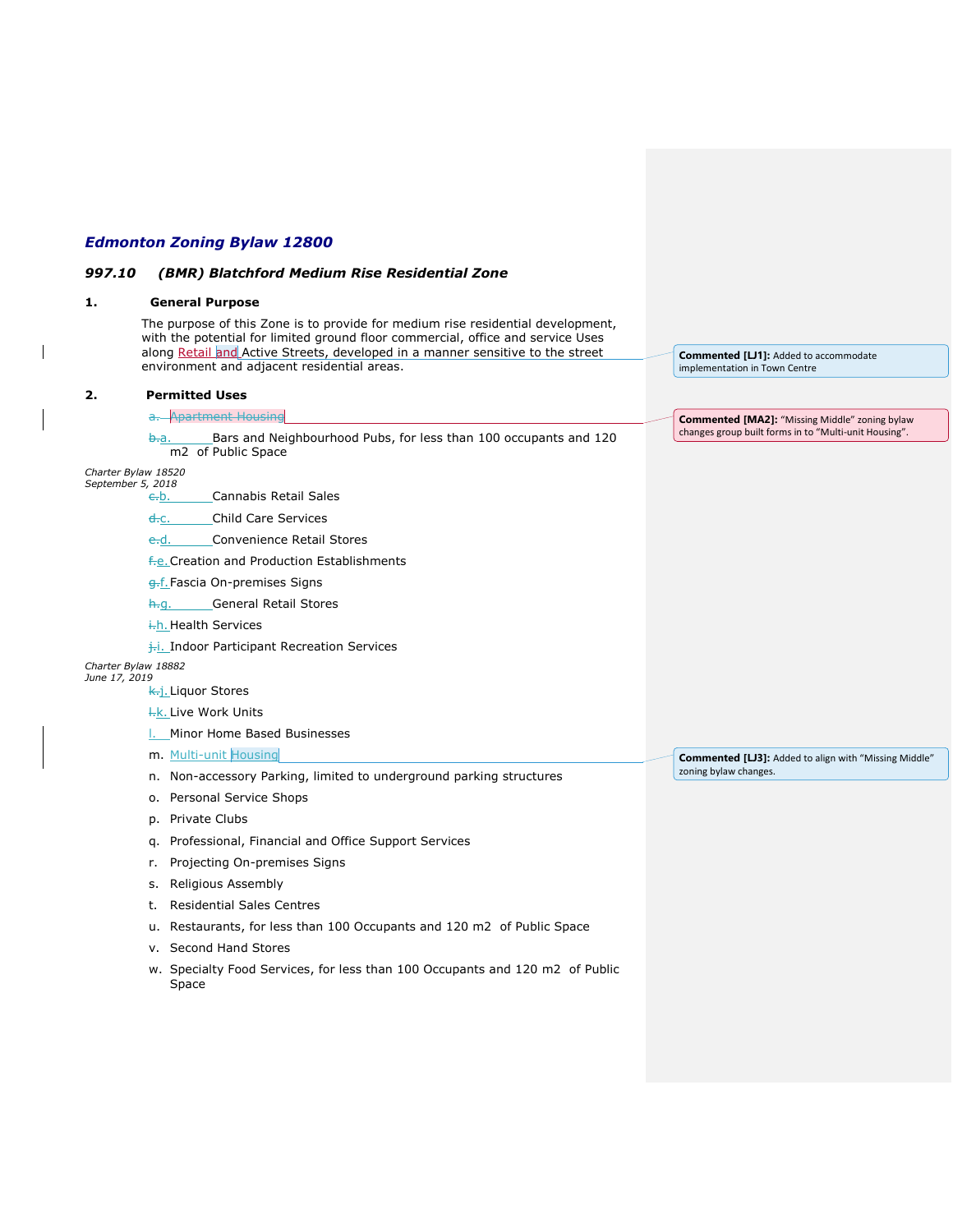*Bylaw 17901 March 6, 2017*

x. [Urban Gardens](javascript:void(0);)

## **3. Discretionary Uses**

a. [Major Home Based Businesses](https://webdocs.edmonton.ca/InfraPlan/zoningbylaw/ZoningBylaw/Part1/Interpretive/7_3(7)_Major_Home_Based_Business.htm)

*Charter Bylaw 18613 November 26, 2018*

b. [Special Event](javascript:void(0);)

*Bylaw 17901 March 6, 2017*

- c. [Urban Outdoor Farms](javascript:void(0);)
	- d. [Temporary On-premises Signs](https://webdocs.edmonton.ca/InfraPlan/zoningbylaw/ZoningBylaw/Part1/Interpretive/7_9(13)_Temporary_On-premises_Signs.htm)

#### **4. Development Regulations**

#### a. The minimum Density shall be 75 Dwellings/ha.

a. The maximum Density shall be 425 Dwellings/ha.

c. Height shall be a minimum of  $21.0$  m and a maximum of  $39.0$  m.

## d. The minimum Site Width shall be 25 m.

| From Lot Line adjacent<br>to:                       | Minimum          | Maximum                                                                                                         |
|-----------------------------------------------------|------------------|-----------------------------------------------------------------------------------------------------------------|
|                                                     |                  |                                                                                                                 |
| Walkway or<br>public street<br>other than a<br>Lane | 2.0 m            | 34.0 m                                                                                                          |
| ii.<br>Lane                                         | 1.2 m            | No maximum                                                                                                      |
| iii.<br>Site Zoned BP                               | 2.0 <sub>m</sub> | $34.0$ m; may be<br>increased where outdoor<br><b>Amenity Areas are</b><br>provided adjacent to the<br>Lot Line |
| All other<br>iv.<br>frontages                       | 32.0 m           | 4.0 <sub>m</sub>                                                                                                |

g. Notwithstanding 4.d.i.,

h. All Sites shall provide a minimum 2 m setback from Sites zoned BP.

- All Sites shall provide a minimum 2 m, and maximum 3 m, setback from public Walkways.
- The Front Setback shall be:
- For Apartment Housing, a minimum of 2 m and a maximum of 3 m;
- For Mixed Use Apartment Housing where the Front Lot Line abuts a Secondary Active, Primary Quiet or Secondary Active Street, a minimum of 2 m and a maximum of 3 m; and

**Commented [MA4]:** Based on proposed "Missing Middle" changes

**Commented [LJ7]:** To allow for greater flexibility for innovative housing forms and to provide consistency across Blatchford zones

**Commented [MA8]:** This would allow for increased setback where you have either private or common amenity areas. For example, could be increased to 5.0 m to allow for private yards or more for a common amenity area. This would only be for sites directly fronting parks, without a walkway in between.

**Commented [LJ9]:** To allow for greater flexibility for innovative housing forms and to provide consistency across Blatchford zones

**Commented [LJ10]:** Removed and relocated to table in section 4.d. above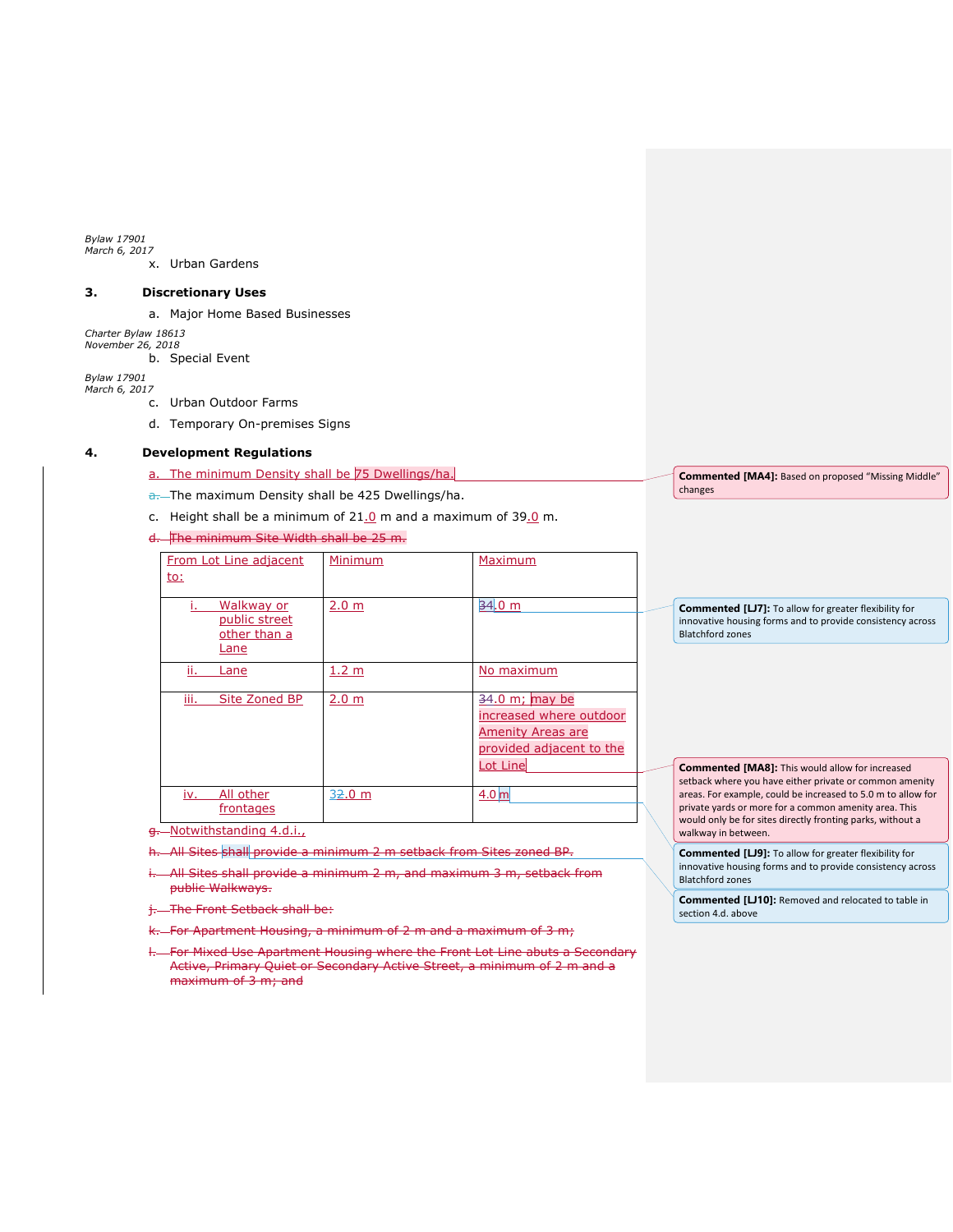m.e. For Mixed Use Apartment Housing where Wwhere the Front Lot Line m is required. The setback and a maximum of 3 m, excepting that a Front [m](https://webdocs.edmonton.ca/InfraPlan/zoningbylaw/ZoningBylaw/Measurements/im9.htm) where an communal outdoor Common Amenity Area or a Public Amenity Park is provided within the Setback area. The portion of the building which is Setback more than 3.0 m shall be a maximum of 20% of the total length of the building façade. The following graphic representation provides a possible conceptual application of this regulation for interpretive purposes.;



**Commented [LJ11]:** Amended to align with "Missing Middle" zoning bylaw changes. And to provide clarity on built form expectations.

-Retail Street added to accommodate application across Blatchford

-Wording changed for clarity and to provide for a greater proportion of the frontage area to be developed at zero setback.

#### The minimum Rear Setback shall be:

- n.g. For the purposes of determining Side and Rear Lot Lines, the Front Lot Line shall be the Lot Line abutting a Retail StreetPrimary Active Street. Where the Lot does not abut a Retail Street, the Front Lot Line shall be the Lot Line abutting a Primary Active Street. Where the Lot does not abut a Primary Active Street, the Front Lot Line shall be the Lot Line abutting a Secondary Active Street.
- $\theta$ .h. All buildings shall include a podium base. The podium of the building shall be a minimum Height of [6 m](https://webdocs.edmonton.ca/InfraPlan/zoningbylaw/ZoningBylaw/Measurements/im6.htm) up to a maximum of [14 m.](https://webdocs.edmonton.ca/InfraPlan/zoningbylaw/ZoningBylaw/Measurements/im14.htm) The portion of the building located above the podium shall Stepback a minimum of [2.5 m](https://webdocs.edmonton.ca/InfraPlan/zoningbylaw/ZoningBylaw/Measurements/im2_5.htm) on all sides excepting that side directly abutting a Lane. The following illustration



**Commented [LJ14]:** To apply within the Town Centre

**Commented [LJ15]:** Sketch updated. Previous version noted "Rear" instead of "Lane".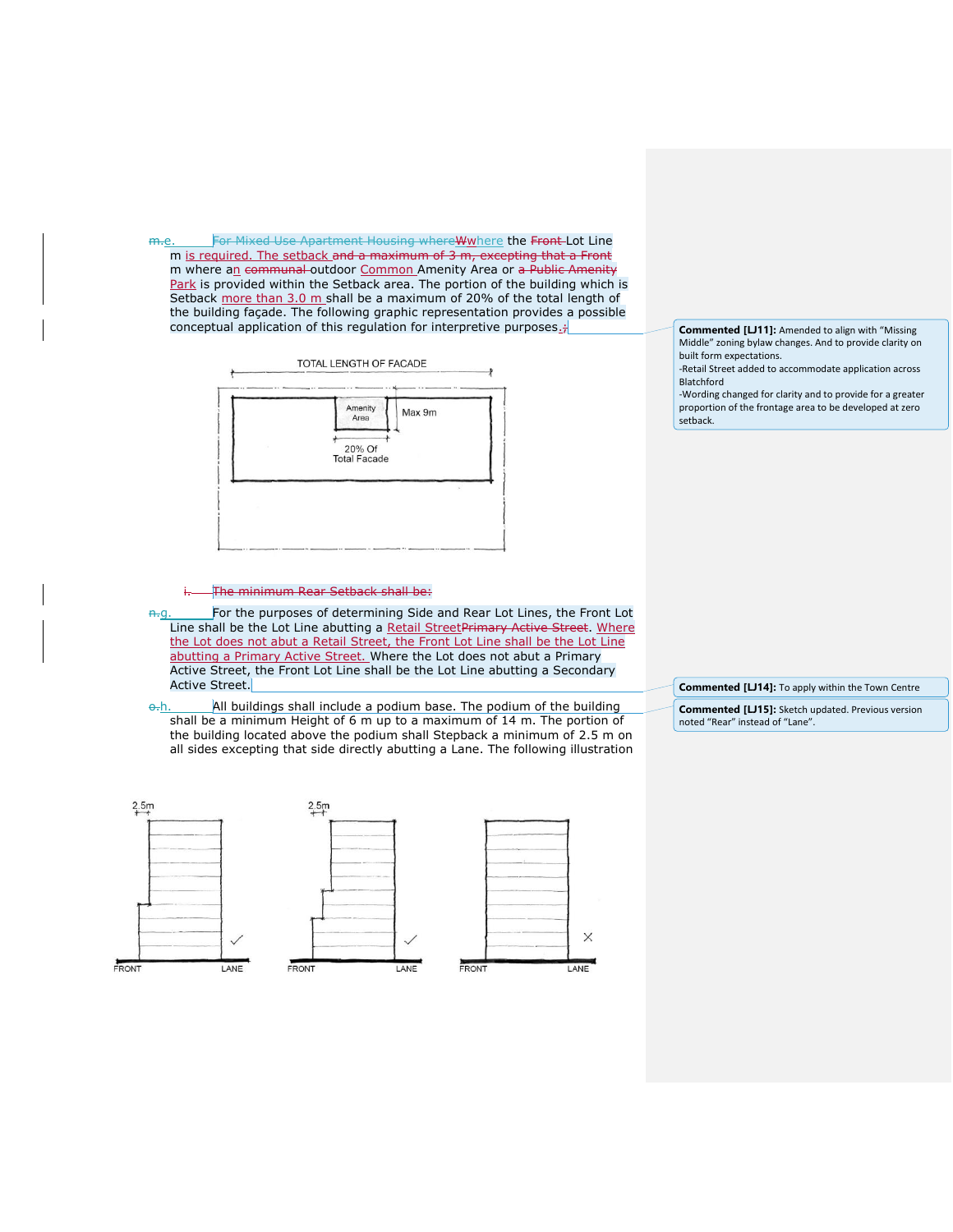provides a possible conceptual application of this regulation for interpretive purposes.

p.i. Separation Space shall be provided in accordance with Section 48 of the Zoning Bylaw except that it shall not be required:

-for the podium portion of a building, as defined in 997.10.4(i) $\frac{1}{2}$ 

## *February 26, 2018*

q-i. Notwithstanding subsection 46, Amenity Area shall be provided in accordance with the following:

- i. Where Private Outdoor Amenity Area is provided the minimum dimension length or width shall be [2.0](javascript:void(0);) m;
- ii. Where a Dwelling has an individual external access at ground level, and no outdoor Common Amenity Area is provided on the Site, a minimum of [30 m2](javascript:void(0);) of Private Outdoor Amenity Area shall be provided. This Private Outdoor Amenity Area may be provided in the Front Yard where the minimum depth of the Front Yard is  $2.0$  m;
- iii. Where a Dwelling has an individual external access at ground level, and outdoor Common Amenity Area is provided on the Site, a minimum of [15 m2](javascript:void(0);) of Private Outdoor Amenity Area shall be provided. This Private Outdoor Amenity Area may be provided in the Front Yard where the minimum depth of the Front Yard is [2.0](javascript:void(0);) m;
- iv. For Dwellings located above the ground Storey of a building a minimum Amenity Area of [7.5 m2](javascript:void(0);) per Dwelling unit on the Site shall be provided;
- v. Except for developments which contain less than 20 Dwelling units, a minimum of [2.5 m2](javascript:void(0);) of Amenity Area per Dwelling unit shall be provided as outdoor Common Amenity Area which shall not be located in any required Setback unless the Setback directly abuts a Site zoned BP and shall be aggregated into areas of not less than [50 m2;](javascript:void(0);)
- vi. Notwithstanding the above, where an Apartment Building contains 20 or more Dwelling units and has commercial uses located on the ground floor, except for Live Work Units, a minimum of [2.5 m2](javascript:void(0);) of Amenity Area per Dwelling unit shall be provided as indoor and/or outdoor Common Amenity Area(s) on the Site. Where outdoor Common Amenity Area is provided at ground level it shall not be located in any required Setback, unless the Setback directly abuts a Site zoned BP, and shall be aggregated into areas of not less than [50 m2;](javascript:void(0);) and
- vii. Amenity Area may be provided on rooftops in the form of gardens or patios
- **F.K.** The maximum Floor Area of any Religious Assembly or individual business premises shall not exceed [275 m2](https://webdocs.edmonton.ca/InfraPlan/zoningbylaw/ZoningBylaw/Measurements/ia275.htm) , excluding Live Work units.
- s.l. The following Uses shall not be in any free standing structure separate from a structure containing Residential Uses, and shall not be developed above the ground floor: Bars and Neighbourhood Pubs, Cannabis Retail Sales, Child Care Services, Convenience Retail Stores, Creation and Production Establishments, General Retail Stores, Health Services, Indoor Participant Recreation Services, Minor Alcohol SalesLiquor Stores, Personal Service Shops, Private Clubs,

**Commented [LJ16]:** aligns with the current zoning bylaw

**Commented [LJ19]:** aligns with the current zoning bylaw

**Commented [MA20]:** To align with standard wording in zoning bylaw

**Commented [LJ21]:** Uses added to align with 2018 and 2019 changes to the zoning bylaw.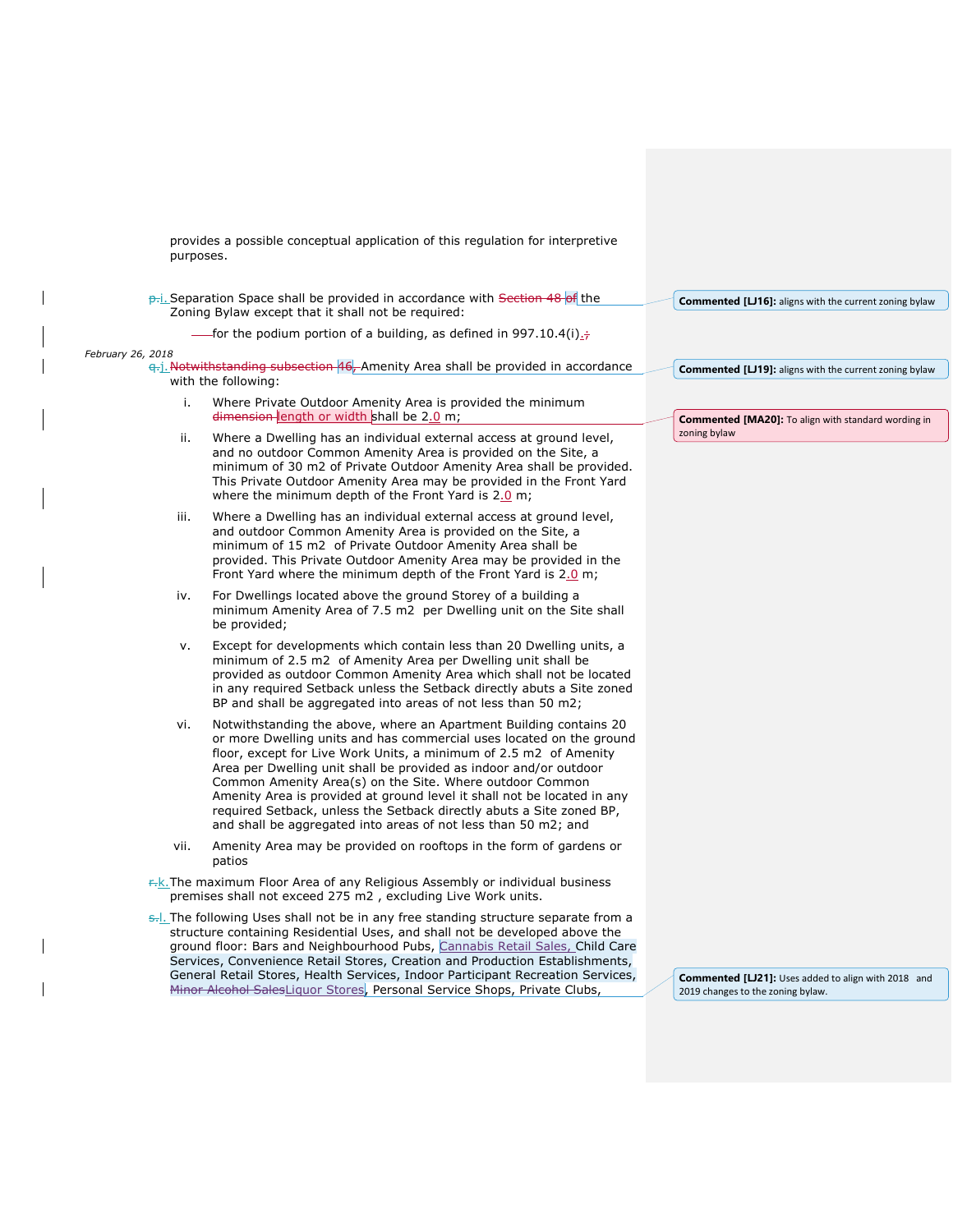Professional, Financial and Office Support Services, Restaurants, Religious Assembly, Second Hand Stores, and Specialty Food Services.

t.m. Where Use Classes, that may in the opinion of the Development Officer, create negative impacts such as noise, light or odours which may be noticeable on adjacent properties or within the same Building, and where the Site containing such Use Classes is directly adjacent to Sites used or zoned for residential activities, the Development Officer may, at the Development Officer's discretion, require that these potential impacts be minimized or negated. This may be achieved through a variety of measures including: Landscaping and screening, which may exceed the requirements of Secti 55 of the Zoning Bylaw; noise attenuation measures such as structural soundproofing; and downward direction of all exterior lighting on to the proposed development.

u<sub>rn.</sub> Vehicular-oriented Uses, including but not limited to drive through operations and Accessory drive through pick up services, shall not be permitted in this Zone.

*Charter Bylaw 18387 May 7, 2018*

- Live Work Units shall only be permitted where they front onto a Primary Active Streets or Secondary Active Street, and shall have individual front entrances at ground level.
- w.p. Parking shall comply with Section 54 of the Zoning Bylaw. Notwithstanding Section 54Parking shall be provided in accordance with the requirements for Transit Oriented Development. the following regulations apply:
	- Apartment Housing shall meet the Dwelling unit parking space requirements and visitor parking requirements as specified for Transit Oriented Developments (TOD) in Section 54 Schedule 1 (A);

#### *November 16, 2015 Effective Date: December 1, 2015*

- Parking for Residential-Related and Commercial Use Classes shall be provided on the basis of 50% of the requirements identified in Section  $54$  Schedule  $1(A)$ ;
- z.r.Visitor Bicycle Parking for Residential and Residential-Related Use classes shall be provided in an amount equal to at least 10% of the number of Dwelling units located on the Site, to a maximum of 50 Bicycle Parking spaces, with 5 Bicycle Parking spaces being the minimum to be provided. Visitor Bicycle Parking shall be located adjacent to a high-traffic area such as a building entrance.
- Vehicular access to Sites from public streets shall be restricted to the abutting Lanes. Where there is no abutting Lane, vehicular access shall be provided from a Secondary Quiet Street. Where there is no Secondary Quiet Street or the Secondary Quiet Street does not provide for vehicle access, then the street access shall be provided from a Primary Quiet Street. Where there is no Primary Quiet Street or the Primary Quiet Street does not provide for vehicle access, then the street access shall be provided from a Secondary Active Street. Street access shall be limited to one shared access point per block face. In no case shall off-street parking be accessed from a Primary Active Street. Where a Site is more than 0.5 ha in size, more than one Site access

**Commented [LJ22]:** Reworded to align with TOD guidelines

**Commented [LJ23]:** Removed given parent section change.

**Commented [MA24]:** TOD parking requirements now include commercial uses, and are less than 50% of the typical requirements.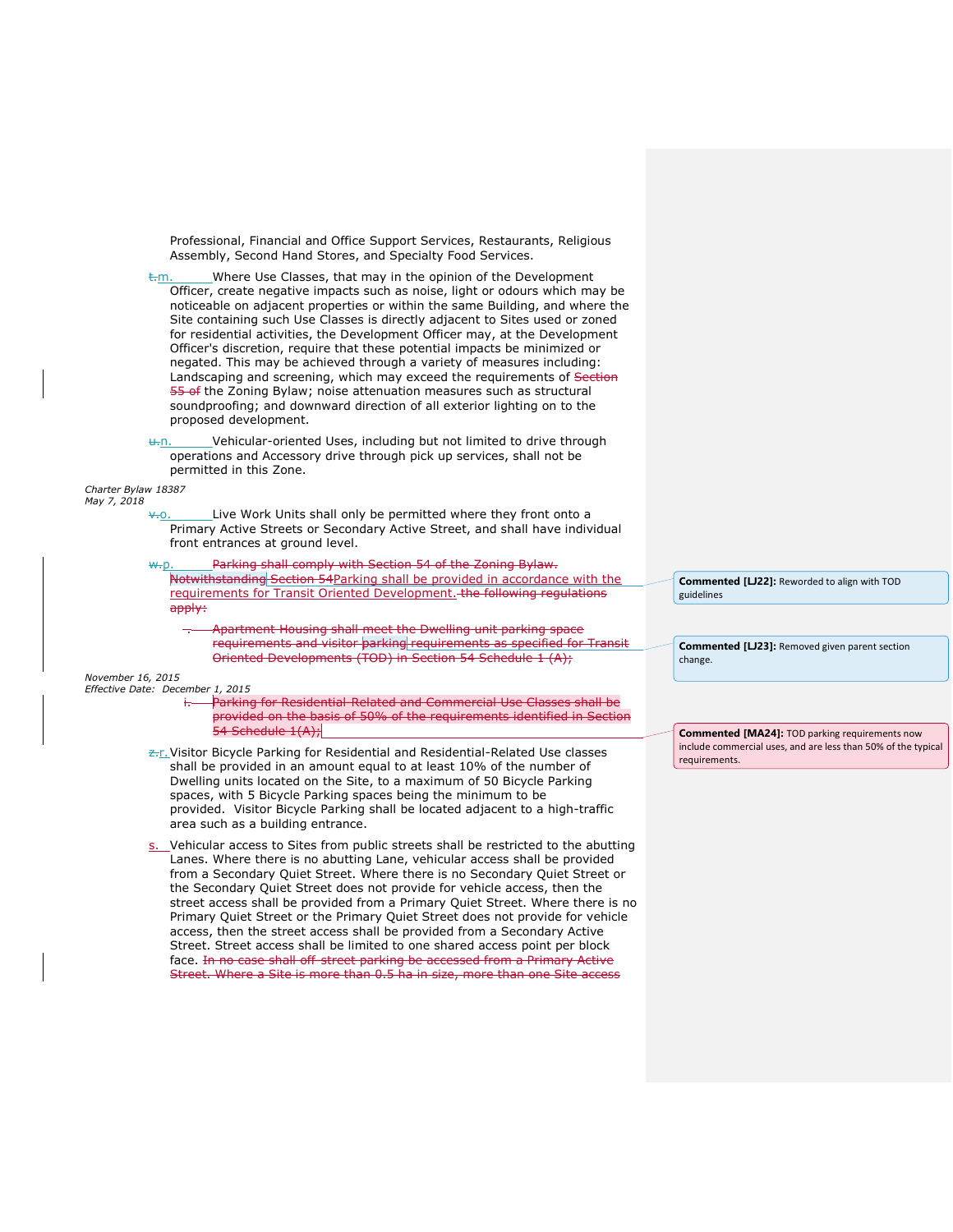|                                    | may be developed, provided that street access shall be limited to one shared                                                                                                                                                                                                                                                                                                                                                                                                                                 |                                                                           |
|------------------------------------|--------------------------------------------------------------------------------------------------------------------------------------------------------------------------------------------------------------------------------------------------------------------------------------------------------------------------------------------------------------------------------------------------------------------------------------------------------------------------------------------------------------|---------------------------------------------------------------------------|
| <del>aa.</del> t                   | Notwithstanding 4.p., where a Site is more than 0.5 ha in size, more<br>than one Site access may be developed and two Site access points may be<br>provided within one block face provided that the orientation and location of<br>the Site restricts the design, at the discretion of the Development Officer.<br>Where more than one Site access is proposed, two may be provided from the<br>lowest order street or one may be provided from each of the two lowest order<br>streets, as outlined in 4.g. | <b>Commented [YT26]:</b> To allow more flexibility for access             |
| bb-u.                              | Resident Parking for Multi-unit Housing developments with more than                                                                                                                                                                                                                                                                                                                                                                                                                                          | for large sites.                                                          |
|                                    | 20 Dwelling units and Apartment Housing and mixed use developments shall<br>be provided in underground parking structures.                                                                                                                                                                                                                                                                                                                                                                                   | <b>Commented [LJ27]:</b> Added to accommodate "missing<br>middle" changes |
| Charter Bylaw 18387<br>May 7, 2018 |                                                                                                                                                                                                                                                                                                                                                                                                                                                                                                              |                                                                           |
| $ec_vv$ .<br>area.                 | Parking for non-residential Residential Uses and visitor Parking is<br>permitted at ground level and in underground parking structures. Where<br>parking is provided at ground level, it shall be located such that it is not seen<br>from the street and is accessed from an Abutting Lane or a private on-site<br>road. Surface parking shall not comprise more than 15% of the total site                                                                                                                 |                                                                           |
| <del>dd.</del> w.                  | No parking, loading, storage, or trash collection area shall be<br>permitted within any Setback other than the Rear Setback. Loading, storage<br>and trash collection areas shall be screened from view in accordance with the<br>provisions of subsection 55.4 of the Zoning Bylaw. If Parking abuts a                                                                                                                                                                                                      | <b>Commented [LJ28]: Technical Revisions</b>                              |
|                                    | Residential Zone or a Lane serving a Residential Zone, parking areas shall be<br>screened in accordance with the provisions of subsection 55.4 of the Zoning<br>Bylaw. Notwithstanding the above, no parking, loading, storage or trash<br>collection shall be permitted within any Site Setback abutting a Site zoned BP.                                                                                                                                                                                   |                                                                           |
| ee.x.                              | Notwithstanding Section 54.4 Schedule 3, oOnly 1 off-street vehicular<br>loading space shall be required for any building.                                                                                                                                                                                                                                                                                                                                                                                   | <b>Commented [LJ29]: Technical Revision</b>                               |
| ff⊹y.                              | Landscaping shall comply with Section 55 of this the Zoning Bylaw                                                                                                                                                                                                                                                                                                                                                                                                                                            |                                                                           |
| i.                                 | except: <del>. In addition to Section 55, landscaping shall be as follows:</del><br>Landscape plans shall be prepared by a professional landscape<br>architect or horticulturalist; and                                                                                                                                                                                                                                                                                                                      | <b>Commented [LJ30]: Technical Revision</b>                               |
| ii.                                | Landscape design shall consider appropriate plant material for<br>horticultural zone 3a.                                                                                                                                                                                                                                                                                                                                                                                                                     |                                                                           |
| <del>gg.</del> z.                  | Where any Site has a length or width of 160 m or greater a pedestrian<br>connection shall be provided through the Site, perpendicular to the 160 m or<br>greater length or width. A pedestrian connection is a publicly-accessible<br>private pedestrian corridor, distinct from a public Walkway. The following<br>regulations apply to pedestrian connections:                                                                                                                                             |                                                                           |
| i.                                 | The pedestrian connection shall be generally located at the middle of<br>the block and connect to public sidewalks adjacent to the Site;                                                                                                                                                                                                                                                                                                                                                                     |                                                                           |
| ii.                                | The pedestrian connection shall be a minimum 6 m in width and shall<br>incorporate a minimum 2.5 m wide hard surfaced Walkway with soft<br>Landscaping such as shrub planting, ornamental grasses and/or tree<br>planting, and shall include pedestrian scaled lighting. When a width<br>of 10 m or greater is provided for the pedestrian connection, it may be                                                                                                                                             |                                                                           |

applied towards the required Amenity Area for the Site;

 $\overline{\phantom{a}}$ 

 $\overline{\phantom{a}}$  $\begin{array}{c} \hline \end{array}$ 

 $\begin{array}{c} \hline \end{array}$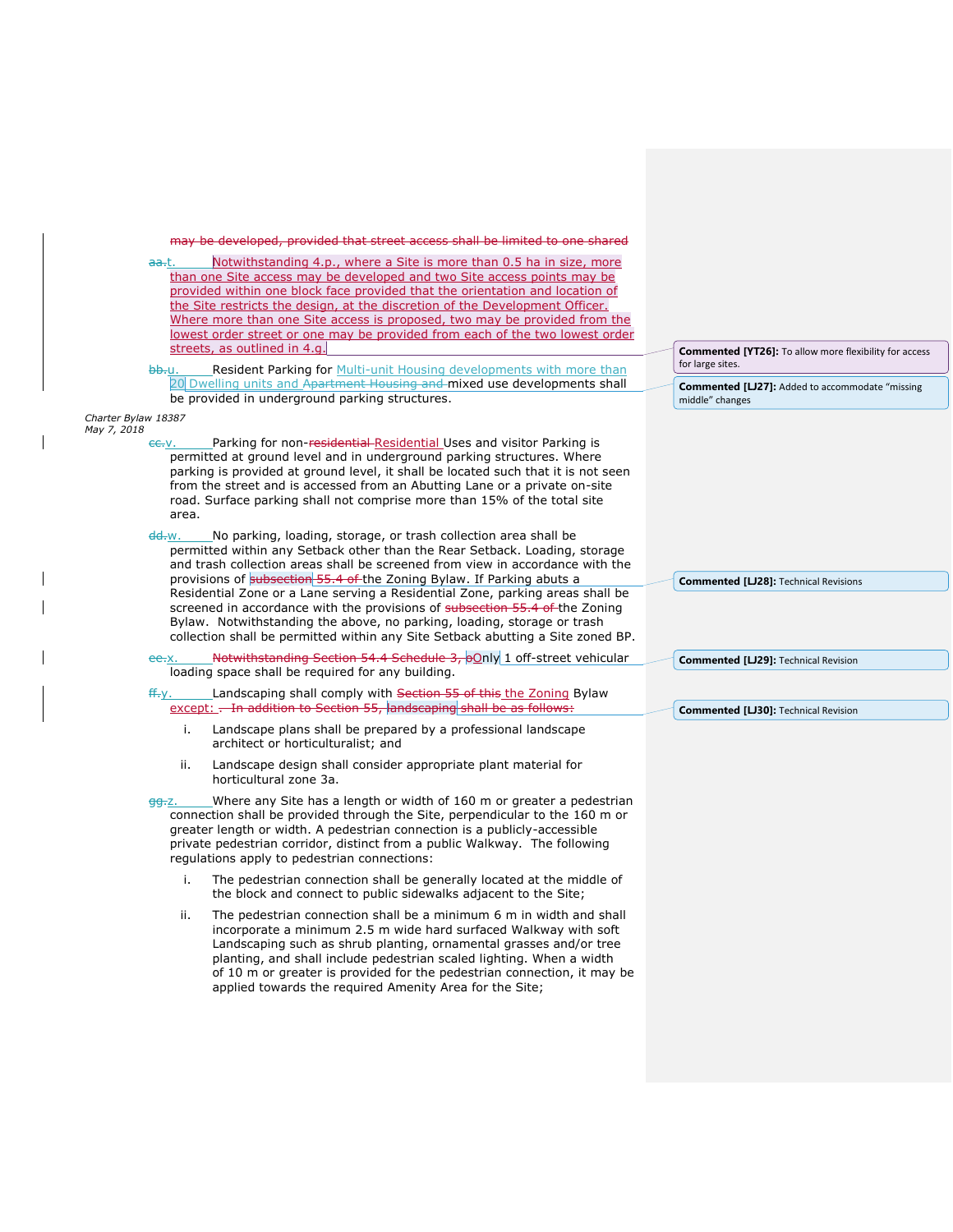- iii. The facades of ground floor Dwellings abutting the pedestrian connection shall be articulated by a combination of recesses, windows, projections, change in building materials, colours, and/or physical breaks in building mass;
- iv. Ground floor Dwellings abutting the pedestrian connection that do not front onto a public street or a Site zoned BP shall provide an entrance facing the pedestrian connection; and
- v. The owner(s) shall register a Public Access Easement for the pedestrian connection to ensure public access through the Site. Easements shall ensure the owner(s) are responsible for maintenance and liability. The areas having Public Access Easements shall be accessible to the public at all times. Such an easement shall be a required condition of a Development Permit.

hh.aa. Signs shall comply with [Schedule 59B](https://webdocs.edmonton.ca/InfraPlan/zoningbylaw/ZoningBylaw/Part1/Development/59__Sign_Regulations.htm) of the Zoning

Bylaw. Notwithstanding this schedule, the following regulations apply:

- i. There shall be no exterior display or advertisement for Live Work Units other than an identification plaque or sign which is a maximum of 20 cm x 30.5 cm in size located on the ground floor building face, where appropriate; and
- ii. A Comprehensive Sign Design Plan in accordance with the Provisions of [Section 59.3](https://webdocs.edmonton.ca/InfraPlan/zoningbylaw/ZoningBylaw/Part1/Development/59__Sign_Regulations.htm) may be required at the discretion of the Development Officer.
- ii.bb. Professional, Financial and Office Support Services shall not include loan offices.

*Charter Bylaw 18520 September 5, 2018*

 $\frac{1}{11}$ cc. [Cannabis Retail Sales](javascript:void(0);) shall comply with [Section 70](https://webdocs.edmonton.ca/InfraPlan/zoningbylaw/ZoningBylaw/Part1/Special_Land/70._Cannabis_Retail_Sales.htm) of this Bylaw

### **5. Urban Design Regulations**

- a. Where non-residential uses, excluding Live Work Units, are developed fronting onto a public street, not including a Lane, or a Site zoned BP, the following regulations shall apply:
	- i. At least 70% of each individual store Frontage and the flanking side of a store located on a corner shall have clear non reflective glazing on the exterior on the ground floor. Transparency is calculated as a percent of linear metres at 1.5 m above the finished Grade; and

*Charter Bylaw 18387 May 7, 2018*

- iii. Each unit shall have an external entrance at ground level that shall be universally accessible.
- b. Building façade(s) abutting a Site zoned BP, or a public street shall be articulated by a combination of recesses, windows, projections, change in building materials, colours, or physical breaks in building mass, to create attractive streetscapes and interfaces. A continuous building façade without recess, balcony or other form of articulation shall not exceed 18 m in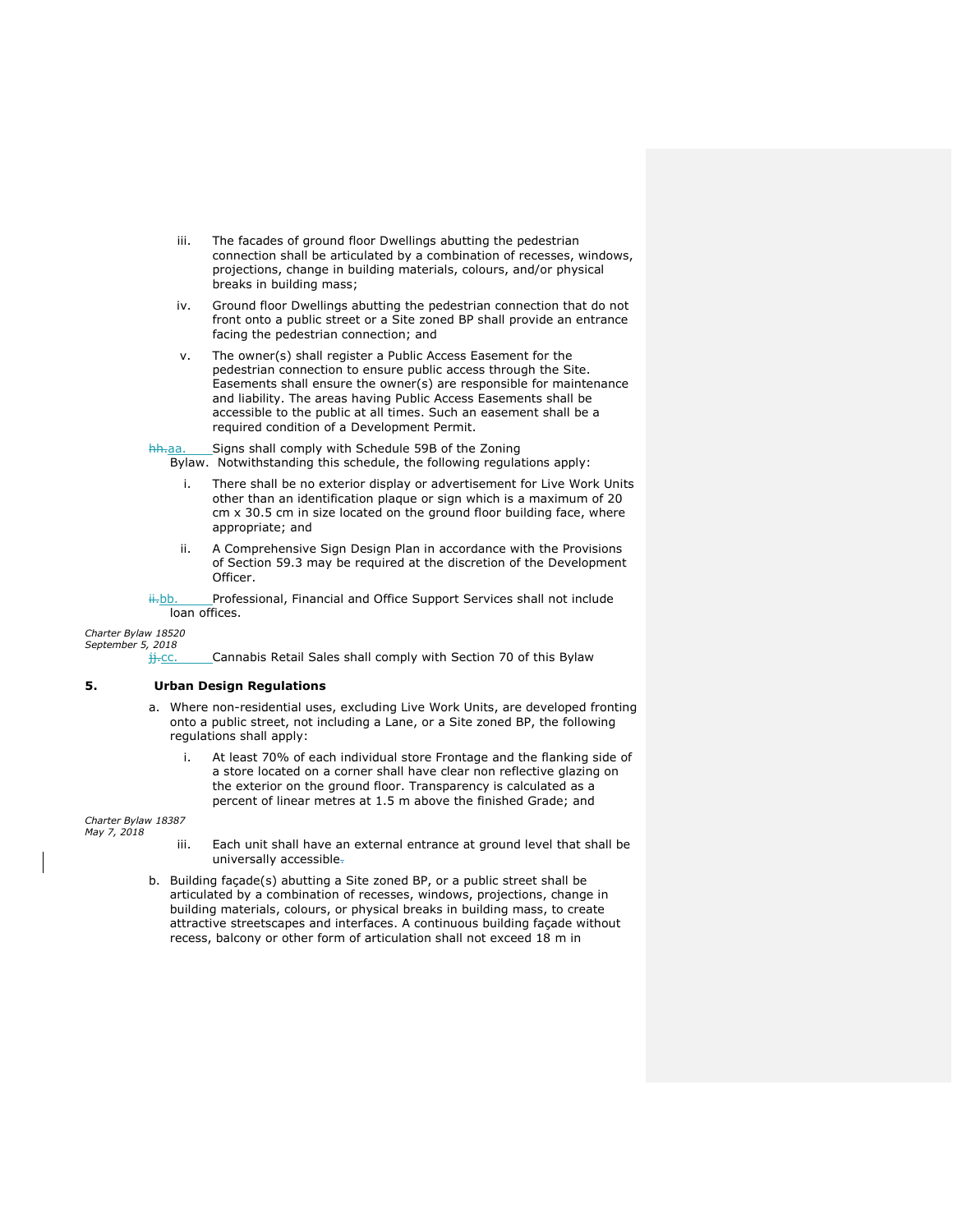horizontal direction. The following illustration provides a possible conceptual application of this regulation for interpretive purposes.



# *Charter Bylaw 18381*

- *May 7, 2018*
	- c. For any Dwelling fronting a public street or a Site zoned BP, an individually articulated entrance at ground level facing the public street or Site zoned BP shall be provided and serve as the principal entrance. In addition, features such as porches, stoops, landscaped terraces, pedestrian lighting and patios, decks or gardens shall be provided. Where a Dwelling Abuts both a public street and a Site zoned BP, the entrance shall face the Site zoned BP.

### *Bylaw 17727 August 22, 2016 Charter Bylaw 18381 May 7, 2018*

- d. Where any part of a Dwelling unit Abuts a Site zoned BP, a public Walkway or an Amenity Area at ground level, a maximum 1.2 m high Fence or landscaped buffer shall be provided along the property line to delineate the division between public and private space. Openings or gates shall be provided to ensure connectivity between public and private space.
- e. Buildings located at the intersection of two Active Streets shall provide courtyards / plaza, major entryways or distinctive architectural features consistent with the style of the building or influences on the other corners of the intersection to enhance pedestrian circulation and, where applicable, enhance axial views.

*Bylaw 17934 April 10, 2017*

f. All mechanical equipment, except Solar Collectors, on a roof of any building shall be concealed from view from the abutting public streets by screening in a manner compatible with the architectural character of the building, or concealed by incorporating it within the building.

*Bylaw 17934 April 10, 2017*

> g. The roof design of a building may include a combination of Green Roofs, Solar Collectors, and/or Amenity Area for residents of the building.

**Commented [LJ31]:** Added to provide assurance of built form. Standard clause